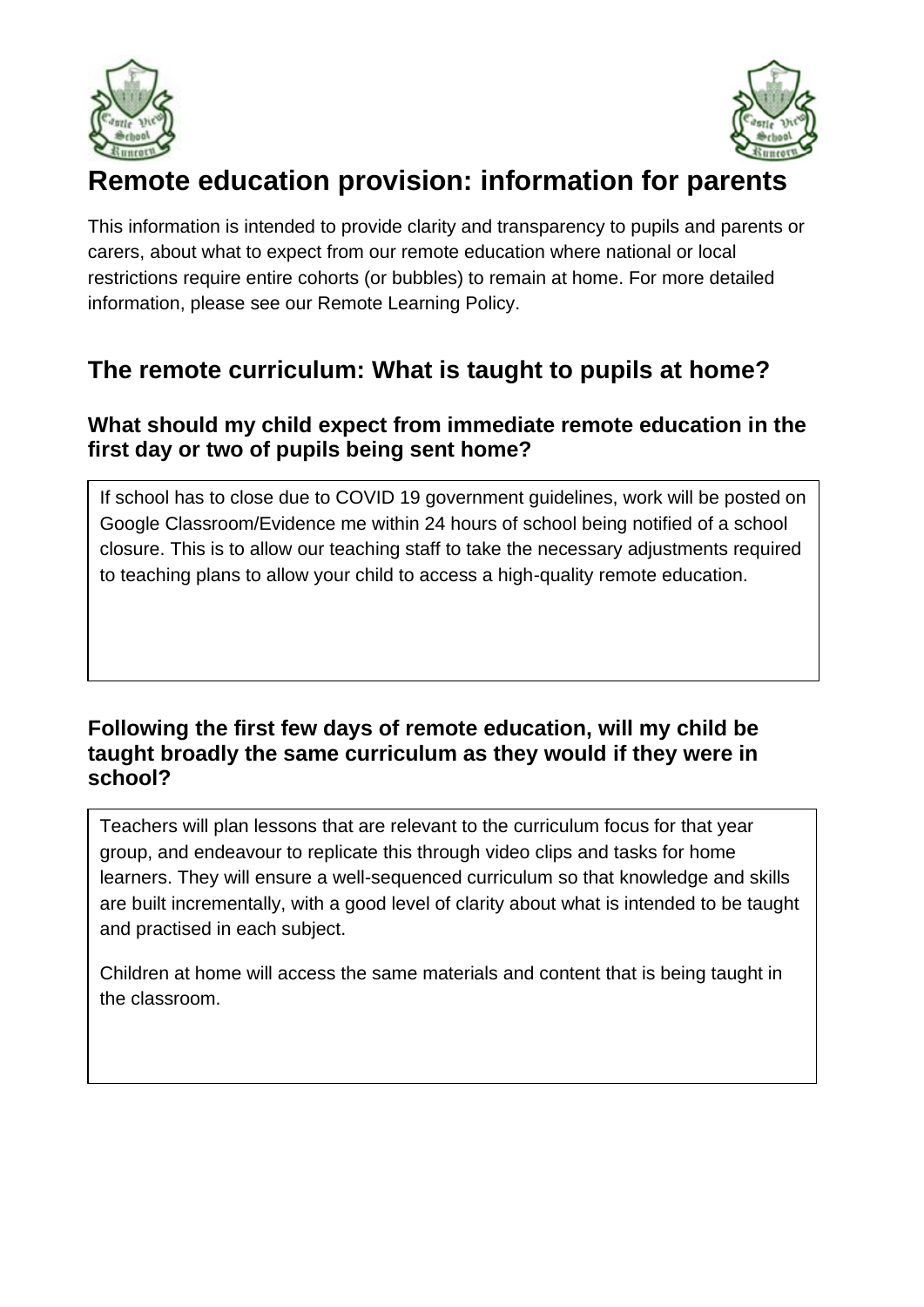## **Remote teaching and study time each day**

### **How long can I expect work, set by the school, to take my child each day?**

We expect that remote education (including remote teaching and independent work) will take pupils broadly the following number of hours each day:

| Key Stage 1                                   | 3 hours a day on average across the<br>cohort |
|-----------------------------------------------|-----------------------------------------------|
| Key Stage 2                                   | 4 hours a day                                 |
| <b>Early Years Foundation Stage</b><br>(EYFS) | 2 hours a day on average                      |

## **Accessing remote education**

### **How will my child access any online remote education you are providing?**

The platform we are using for our Key stage 1 and Key stage 2 children is called Google Classroom.

Google Classroom is a free Google App that aims to simplify creating, distributing, and assessing learning in a paperless way. Teachers can use Google Classroom to send announcements to entire classes, share resources, lesson notes, PowerPoints, diagrams, and home learning. Pupils can use it to access work covered in class when in school, or at home to complete home learning. Parents can use some of the features of Google Classroom to help engage with and support pupils in their home learning. It is a free resource that can be accessed from any device connected to the internet - laptops, desktop computers, Chromebooks, tablets, or mobile phones.

The platform we are using for our Early Years children is called Evidence Me.

Evidence Me, is a free online tool that we currently use in our normal curriculum for our EYFS children. This enables parents to take an active role in their child's learning journey both in school and out of school. We will continue to use this platform to provide remote education in the event of a school closure.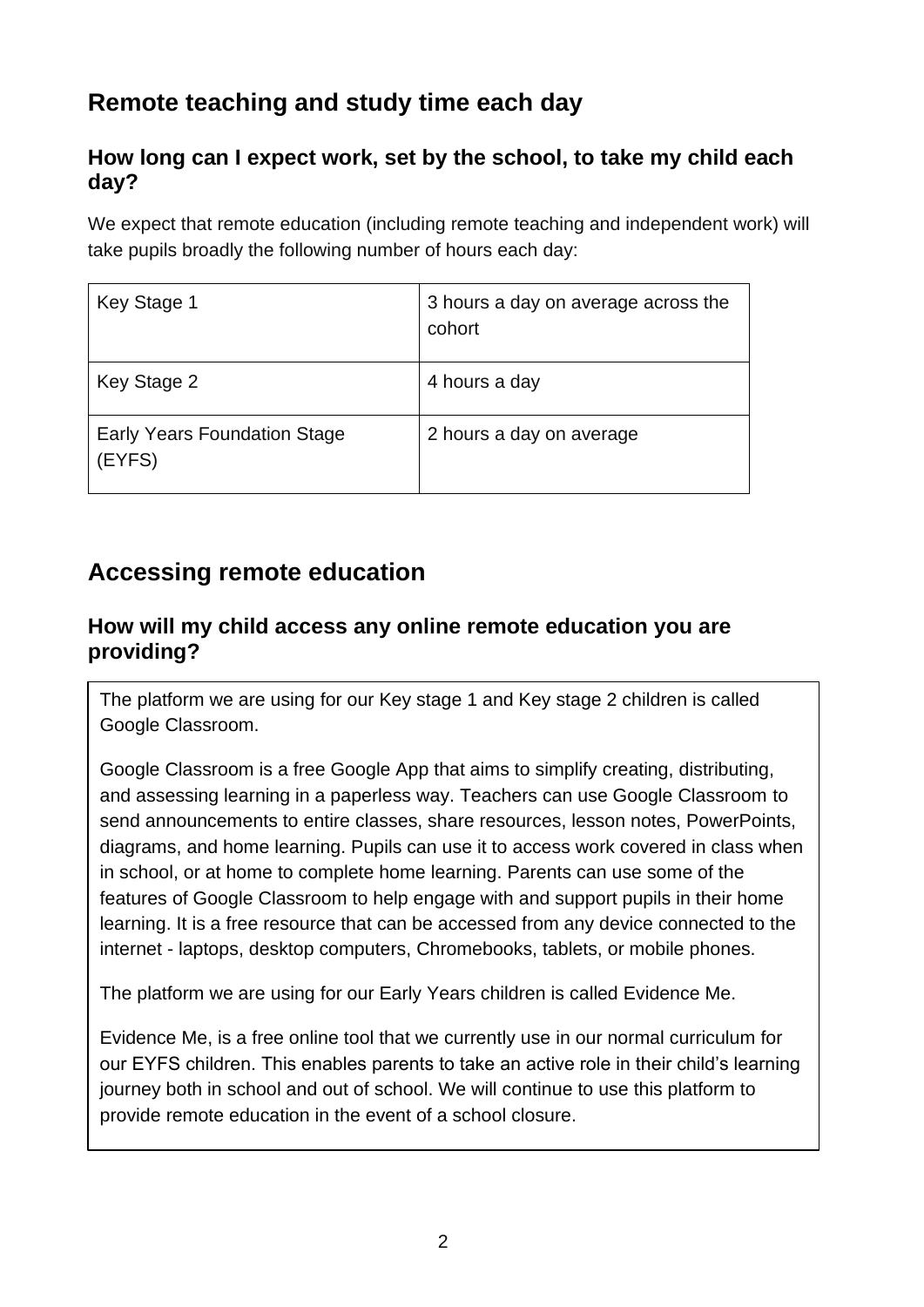### **If my child does not have digital or online access at home, how will you support them to access remote education?**

We recognise that some pupils may not have suitable online access at home. We take the following approaches to support those pupils to access remote education:

We will contact each individual family to support, discuss and understand their personal barriers to learning at home. Where a child does not have the technology at home to access online remote education, we will endeavor to provide children with the technology needed. Where we have exhausted all technology devices available to us, we will provide paper copies of all remote education lessons for the child's year group, in order for the child to continue to learn remotely. If a child is experiencing problems in accessing remote education, they should contact our school office for further support. The support provided will be discussed on a case-to-case basis.

You may contact the school office in the following way:

Email: [sec.castleview@halton.gov.uk](mailto:sec.castleview@halton.gov.uk)

Telephone: 01928 563 970

#### **How will my child be taught remotely?**

 Our Teachers will plan lessons that are relevant to the curriculum focus for that year group and endeavour to replicate this through video clips and tasks for home learners. They will ensure we provide a well-sequenced curriculum so that knowledge and skills are built incrementally, with a good level of clarity about what is intended to be taught and practised in each subject.

 Teachers will create videos, worksheets or set tasks for key teaching points in English, Maths and Topic and post these in Google Classroom/Evidence Me by 9.00am for that day's work.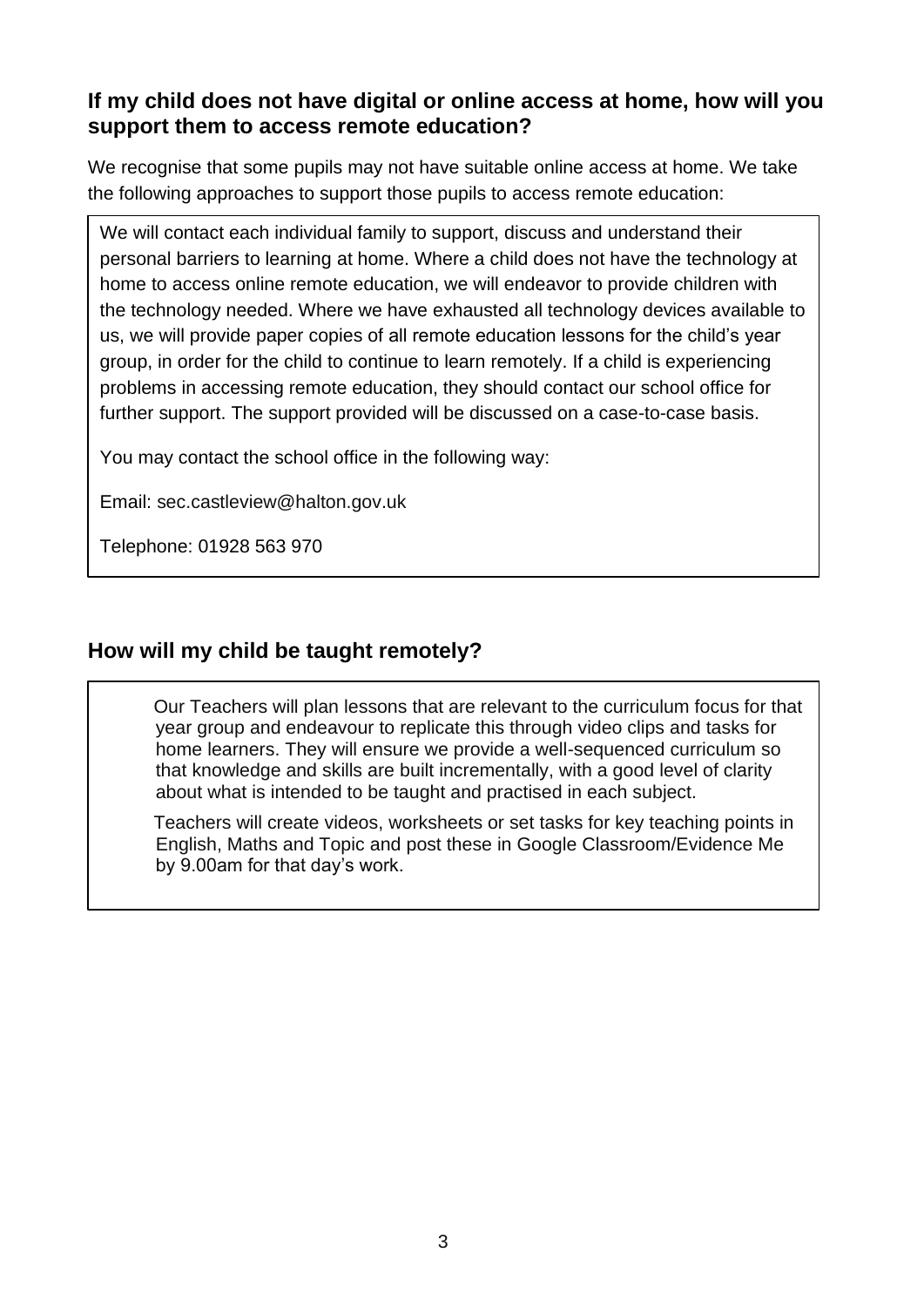### **Engagement and feedback**

#### **What are your expectations for my child's engagement and the support that we as parents and carers should provide at home?**

Where possible, it is beneficial for young people to maintain a regular and familiar routine.

Castle View Primary School would recommend that each 'school day' maintains structure.

For children in Key Stage One and Key Stage Two, daily work for English, Maths and other subjects/Research Themes will be posted in Google Classroom. For our children in EYFS, daily suggested activities to support their development across all 7 areas of learning will be posted on Evidence Me. Families should view the allocated work and then make appropriate plans to complete the work.

Should anything be unclear in the work that is set, parents can communicate with class teachers via the Google Classroom/Evidence Me or email [sec.castleview@halton.gov.uk](mailto:sec.castleview@halton.gov.uk)

Work that children complete at home should be kept safe, ideally completed in their home learning books provided by school, or submitted through Google Classroom/Evidence Me.

We would encourage parents to support their children's work, including finding an

appropriate place to work, and to the best of their ability, support pupils with work,

encouraging them to work with good levels of concentration.

Should accessing work be an issue, parents should contact school promptly as alternative solutions may be available. These will be discussed on a case-to-case basis.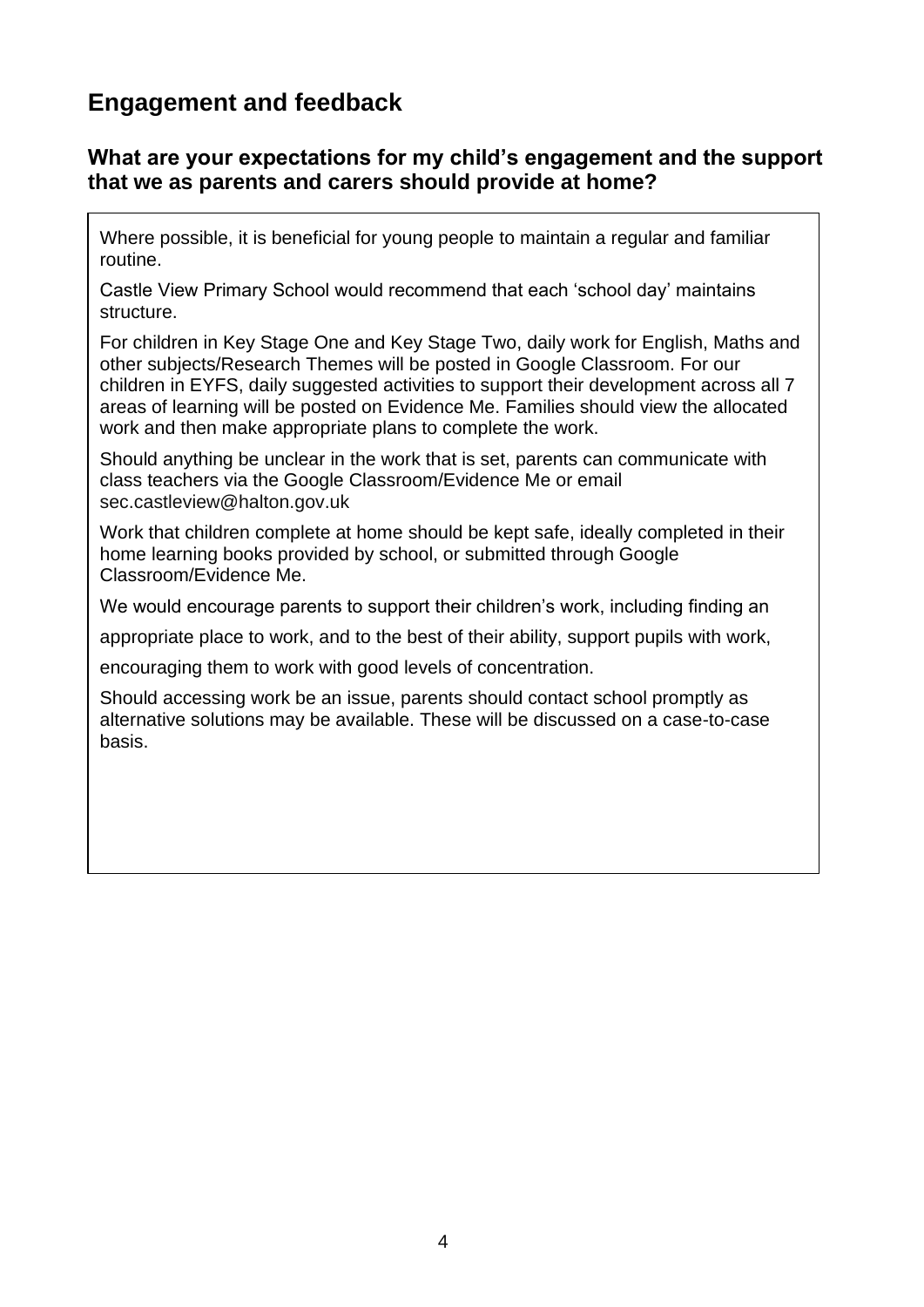### **How will you check whether my child is engaging with their work and how will I be informed if there are concerns?**

All pupils learning remotely, either online or via paper copies, will receive weekly, personalised feedback on work completed. This may be in the form of a written response through Google Classroom or a verbal response via telephone.

Our Remote Learning Lead will monitor pupil engagement weekly. The Remote Learning Lead will support teachers in identifying and removing any learning barriers for children and to support teachers in encouraging and maintaining pupil engagement.

If a child is not engaging with the home learning set, the teacher will arrange for a text reminder to be sent to the parents at the end of each school day. If a child continues to not engage with the home learning, the class teacher should contact parents to ensure they are able to access the learning set and to encourage the child to engage with learning at home.

### **How will you assess my child's work and progress?**

Feedback can take many forms and may not always mean extensive written comments for individual children. Our approach to feeding back on pupil work is as follows:

All pupils learning remotely, either online or via paper copies, will receive weekly, personalised feedback on work completed. This may be in the form of a written response through Google Classroom or a verbal response via telephone.

## **Additional support for pupils with particular needs**

#### **How will you work with me to help my child who needs additional support from adults at home to access remote education?**

We recognise that some pupils, for example some pupils with special educational needs and disabilities (SEND), may not be able to access remote education without support from adults at home. We acknowledge the difficulties this may place on families, and we will work with individual families, parents and Carers to support those pupils.

Our school SENCO will be supporting teachers and their families to access remote education.